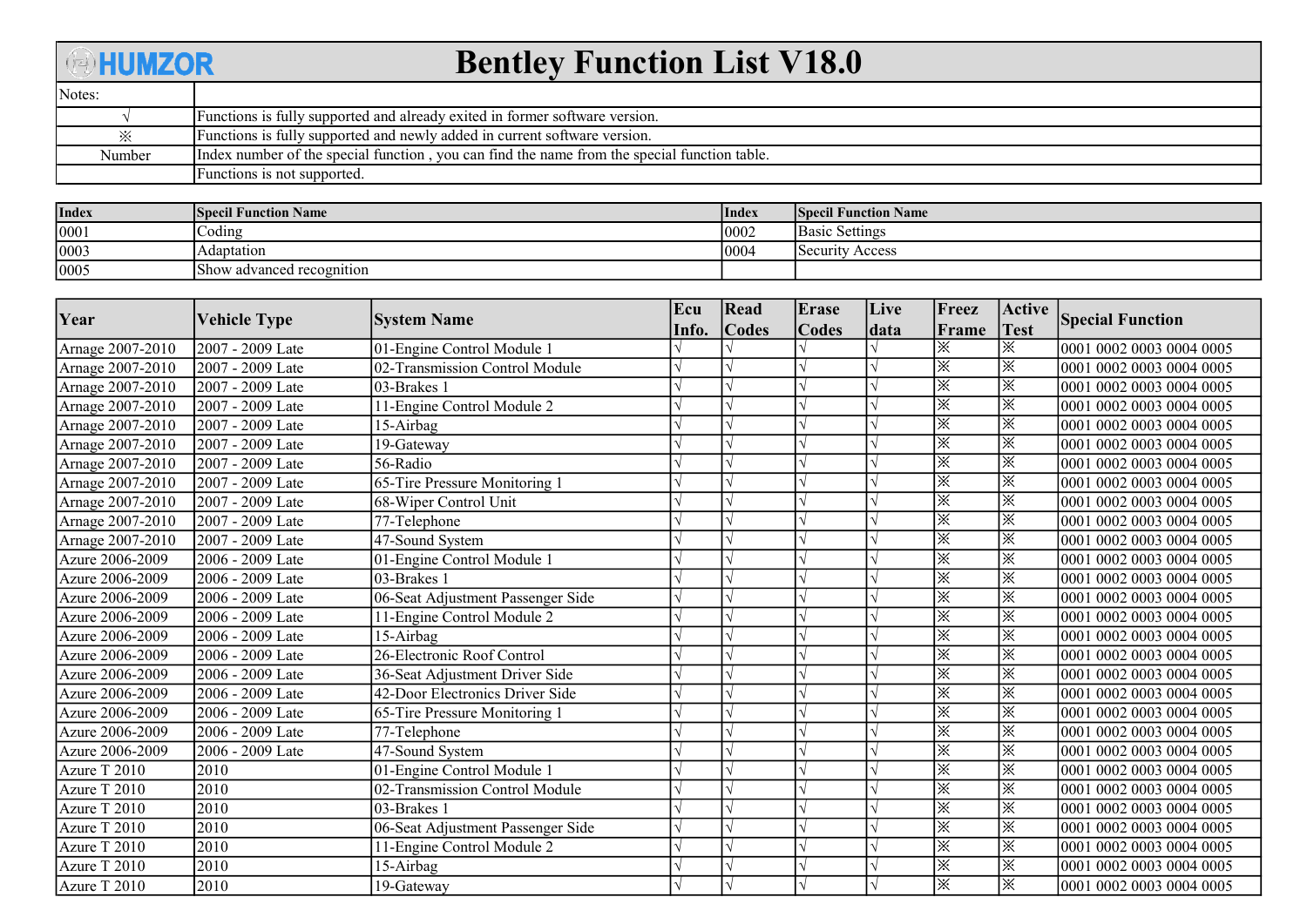| Azure T 2010   | 2010          | 26-Electronic Roof Control          |            |            | V |            | ※ | ※  | 0001 0002 0003 0004 0005 |
|----------------|---------------|-------------------------------------|------------|------------|---|------------|---|----|--------------------------|
| Azure T 2010   | 2010          | 36-Seat Adjustment Driver Side      |            |            |   |            | ※ | ※  | 0001 0002 0003 0004 0005 |
| Azure T 2010   | 2010          | 42-Door Electronics Driver Side     |            |            |   |            | ※ | ※  | 0001 0002 0003 0004 0005 |
| Azure T 2010   | 2010          | 45-Interior Monitoring              |            |            |   |            | ※ | ※  | 0001 0002 0003 0004 0005 |
| Azure T 2010   | 2010          | 46-Central Module Comfort System    |            |            |   |            | ※ | ፠  | 0001 0002 0003 0004 0005 |
| Azure T 2010   | 2010          | 47-Sound System                     |            |            |   |            | ※ | ፠  | 0001 0002 0003 0004 0005 |
| Azure T 2010   | 2010          | 52-Door Electronics Passenger Side  |            |            |   |            | ※ | ፠  | 0001 0002 0003 0004 0005 |
| Azure T 2010   | 2010          | 56-Radio                            |            |            |   |            | ⋇ | Ж  | 0001 0002 0003 0004 0005 |
| Azure T 2010   | 2010          | 62-Door Electronics Rear Left       |            |            |   |            | ※ | Ж  | 0001 0002 0003 0004 0005 |
| Azure T 2010   | 2010          | 65-Tire Pressure Monitoring 1       |            |            |   |            | Ж | Ж  | 0001 0002 0003 0004 0005 |
| Azure T 2010   | 2010          | 68-Wiper Control Unit               |            |            |   |            | Ж | Ж  | 0001 0002 0003 0004 0005 |
| Azure T 2010   | 2010          | 72-Door Electronics Rear Right      |            |            |   |            | ※ | ※  | 0001 0002 0003 0004 0005 |
| Azure T 2010   | 2010          | 77-Telephone                        |            |            |   |            | Ж | Ж  | 0001 0002 0003 0004 0005 |
| Bentayga 2017> | 2017 - 2018   | 01-Engine Control Module 1          |            |            |   |            | Ж | Ж  | 0001 0002 0003 0004 0005 |
| Bentayga 2017> | 2017 - 2018   | 02-Transmission Control Module      |            |            |   |            | ※ | Ж  | 0001 0002 0003 0004 0005 |
| Bentayga 2017> | 2017 - 2018   | 03-Brakes 1                         |            |            |   |            | ※ | ※  | 0001 0002 0003 0004 0005 |
| Bentayga 2017> | 2017 - 2018   | 06-Seat Adjustment Passenger Side   |            |            |   |            | ※ | ※  | 0001 0002 0003 0004 0005 |
| Bentayga 2017> | 2017 - 2018   | 07-Display Control Unit             |            |            |   |            | ※ | Ж  | 0001 0002 0003 0004 0005 |
| Bentayga 2017> | 2017 - 2018   | 08-Air Conditioning                 |            |            |   |            | ※ | ※  | 0001 0002 0003 0004 0005 |
| Bentayga 2017> | 2017 - 2018   | 09-Central Electrics                |            |            |   |            | ※ | ※  | 0001 0002 0003 0004 0005 |
| Bentayga 2017> | $2017 - 2018$ | 11-Engine Control Module 2          |            |            |   |            | ☀ | ※  | 0001 0002 0003 0004 0005 |
| Bentayga 2017> | 2017 - 2018   | 13-Adaptive Cruise Control          |            |            |   |            | ፠ | ⋇  | 0001 0002 0003 0004 0005 |
| Bentayga 2017> | 2017 - 2018   | 15-Airbag                           |            |            |   |            | ※ | ⋇  | 0001 0002 0003 0004 0005 |
| Bentayga 2017> | 2017 - 2018   | 16-Steering Column Electronics      |            |            |   |            | ⋇ | ⋇  | 0001 0002 0003 0004 0005 |
| Bentayga 2017> | 2017 - 2018   | 17-Dash Board                       |            |            |   |            | Ж | ፠  | 0001 0002 0003 0004 0005 |
| Bentayga 2017> | 2017 - 2018   | 18-Auxiliary Parking Heater         |            |            |   |            | ☀ | ※  | 0001 0002 0003 0004 0005 |
| Bentayga 2017> | 2017 - 2018   | 19-Gateway                          |            |            |   |            | ☀ | ※  | 0001 0002 0003 0004 0005 |
| Bentayga 2017> | 2017 - 2018   | 20-High Beam Assistance             |            |            |   |            | ※ | ※  | 0001 0002 0003 0004 0005 |
| Bentayga 2017> | 2017 - 2018   | 21-Battery Energy Control Module 2  |            |            |   |            | ※ | ※  | 0001 0002 0003 0004 0005 |
| Bentayga 2017> | 2017 - 2018   | 23-Brake Boost                      |            |            |   |            | ※ | ※  | 0001 0002 0003 0004 0005 |
| Bentayga 2017> | 2017 - 2018   | 27-Display Control Unit Rear        |            |            |   |            | ☀ | ※  | 0001 0002 0003 0004 0005 |
| Bentayga 2017> | $2017 - 2018$ | 29-Light Control Left               |            |            |   |            | ※ | ※  | 0001 0002 0003 0004 0005 |
| Bentayga 2017> | 2017 - 2018   | 2B-Steering Column Locking          | $\sqrt{ }$ |            |   |            | ☀ | ※  | 0001 0002 0003 0004 0005 |
| Bentayga 2017> | 2017 - 2018   | 36-Seat Adjustment Driver Side      |            |            |   |            | ※ | ※  | 0001 0002 0003 0004 0005 |
| Bentayga 2017> | 2017 - 2018   | 39-Light Control Right              |            |            |   |            | ※ | ※  | 0001 0002 0003 0004 0005 |
| Bentayga 2017> | 2017 - 2018   | 3C-Lane Change Assistant            |            |            |   |            | ※ | ※  | 0001 0002 0003 0004 0005 |
| Bentayga 2017> | 2017 - 2018   | 42-Door Electronics Driver Side     | N          |            | V | V          | ※ | I⋇ | 0001 0002 0003 0004 0005 |
| Bentayga 2017> | 2017 - 2018   | 44-Steering Assistance              | $\sqrt{}$  |            |   |            | ☀ | ※  | 0001 0002 0003 0004 0005 |
| Bentayga 2017> | 2017 - 2018   | 46-Central Module Comfort System    |            |            |   |            | ※ | ※  | 0001 0002 0003 0004 0005 |
| Bentayga 2017> | 2017 - 2018   | 47-Sound System                     |            |            |   |            | Ж | ※  | 0001 0002 0003 0004 0005 |
| Bentayga 2017> | 2017 - 2018   | 48-Seat Adjustment Rear Driver Side | N          |            |   |            | Ж | Ж  | 0001 0002 0003 0004 0005 |
| Bentayga 2017> | 2017 - 2018   | 4E-Control Head Rear Right          |            |            |   |            | ⋇ | ※  | 0001 0002 0003 0004 0005 |
| Bentayga 2017> | 2017 - 2018   | 50-Seat Adjustment 3rd Row          |            |            |   |            | ※ | Ж  | 0001 0002 0003 0004 0005 |
| Bentayga 2017> | 2017 - 2018   | 51-Drive Motor Control Module       |            |            |   |            | ※ | ※  | 0001 0002 0003 0004 0005 |
| Bentayga 2017> | 2017 - 2018   | 52-Door Electronics Passenger Side  | V          | $\sqrt{ }$ | V | $\sqrt{ }$ | ※ | ※  | 0001 0002 0003 0004 0005 |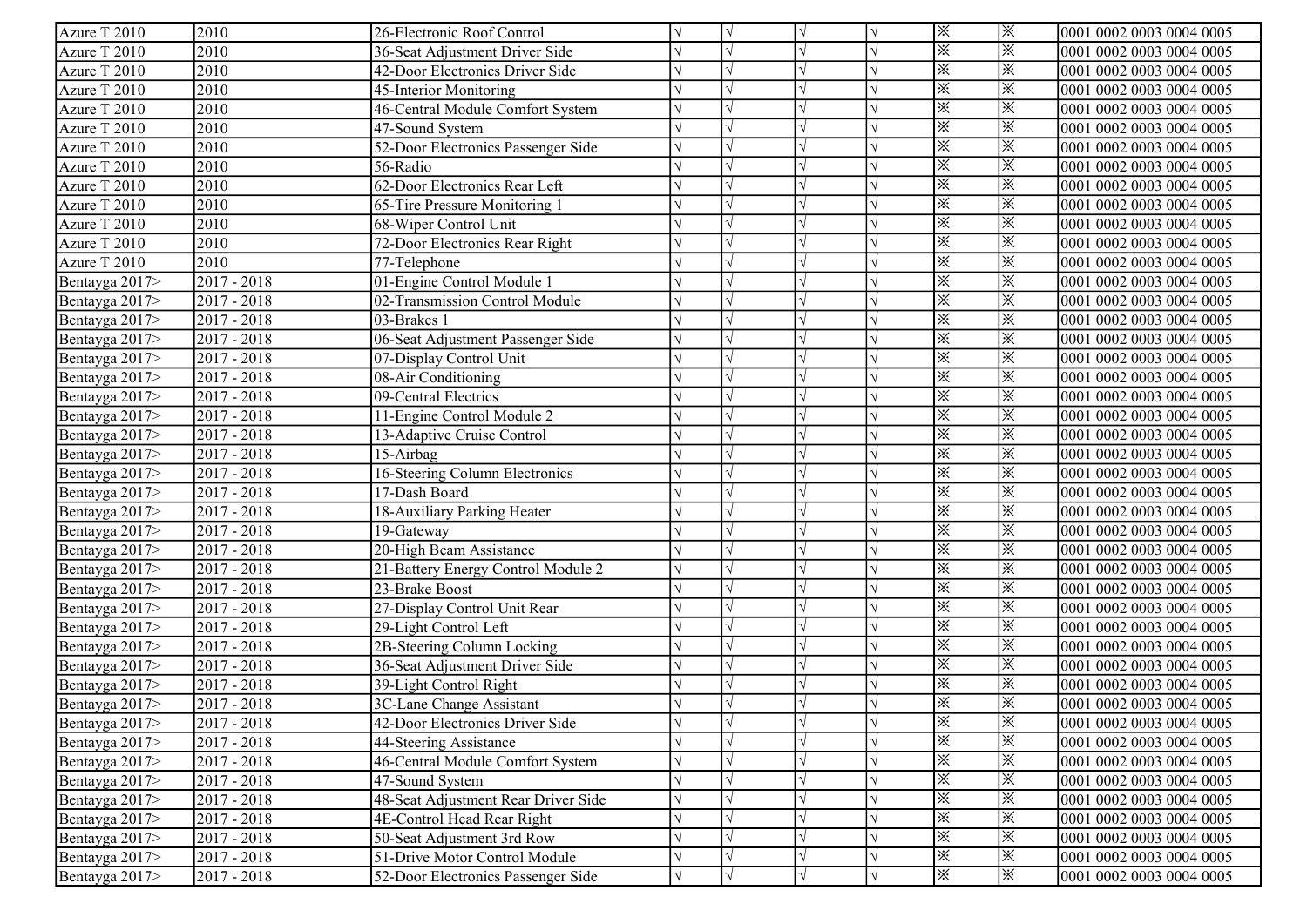| Bentayga 2017>  | $2017 - 2018$     | 57-TV Tuner                                      |  |            |                       | ※  | l※  | 0001 0002 0003 0004 0005 |
|-----------------|-------------------|--------------------------------------------------|--|------------|-----------------------|----|-----|--------------------------|
| Bentayga 2017>  | $2017 - 2018$     | 5B-Seat Adjustment Rear Passenger Side           |  |            |                       | ※  | ※   | 0001 0002 0003 0004 0005 |
| Bentayga 2017>  | $2017 - 2018$     | 5E-Control Head Rear Left                        |  | $\sqrt{ }$ |                       | ※  | ※   | 0001 0002 0003 0004 0005 |
| Bentayga 2017>  | $2017 - 2018$     | 5F-Information Control Unit 1                    |  |            |                       | ※  | ※   | 0001 0002 0003 0004 0005 |
| Bentayga 2017>  | $2017 - 2018$     | 65-Tire Pressure Monitoring 1                    |  |            |                       | ※  | ※   | 0001 0002 0003 0004 0005 |
| Bentayga 2017>  | 2017 - 2018       | 69-Trailer Function                              |  |            |                       | ※  | ※   | 0001 0002 0003 0004 0005 |
| Bentayga 2017>  | 2017 - 2018       | 6C-Camera System Rear View                       |  |            |                       | ※  | ※   | 0001 0002 0003 0004 0005 |
| Bentayga 2017>  | $2017 - 2018$     | 6D-Deck Lid Control Unit                         |  |            |                       | ※  | ※   | 0001 0002 0003 0004 0005 |
| Bentayga 2017>  | $2017 - 2018$     | 74-Chassis Control                               |  |            |                       | ※  | ※   | 0001 0002 0003 0004 0005 |
| Bentayga 2017>  | $2017 - 2018$     | 75-Telematics Communication Unit                 |  |            |                       | ※  | ※   | 0001 0002 0003 0004 0005 |
| Bentayga 2017>  | 2017 - 2018       | 81-Gear Shift Control Module                     |  |            |                       | ※  | ※   | 0001 0002 0003 0004 0005 |
| Bentayga 2017>  | 2017 - 2018       | 82-Head Up Display                               |  |            |                       | Ж  | Ж   | 0001 0002 0003 0004 0005 |
| Bentayga 2017>  | 2017 - 2018       | 84-Night Vision                                  |  |            |                       | ※  | ※   | 0001 0002 0003 0004 0005 |
| Bentayga 2017>  | $2017 - 2018$     | 8B-Adaptive Cruise Control 2                     |  |            |                       | ※  | ※   | 0001 0002 0003 0004 0005 |
| Bentayga 2017>  | $2017 - 2018$     | 8C-Battery Energy Control Module                 |  |            |                       | ※  | ※   | 0001 0002 0003 0004 0005 |
| Bentayga 2017>  | $2017 - 2018$     | <b>A5-Front Sensors Driver Assistance System</b> |  |            |                       | Ж  | ※   | 0001 0002 0003 0004 0005 |
| Bentayga 2017>  | $2017 - 2018$     | A9-Actuator For Structure-Borne Sound            |  |            |                       | Ж  | ※   | 0001 0002 0003 0004 0005 |
| Bentayga 2017>  | $2017 - 2018$     | <b>AC-Reductant Control Module</b>               |  |            |                       | ※  | ※   | 0001 0002 0003 0004 0005 |
| Bentayga 2017>  | $2017 - 2018$     | <b>BA-Assembly Mounting</b>                      |  |            |                       | ☀  | ※   | 0001 0002 0003 0004 0005 |
| Bentayga 2017>  | $2017 - 2018$     | <b>BB-Door Electronics Rear Driver Side</b>      |  |            |                       | ※  | ※   | 0001 0002 0003 0004 0005 |
| Bentayga 2017>  | $2017 - 2018$     | <b>BC-Door Electronics Rear Passenger Side</b>   |  |            |                       | ☀  | ※   | 0001 0002 0003 0004 0005 |
| Bentayga 2017>  | $2017 - 2018$     | <b>C0-Actuator For Exterior Noise</b>            |  |            |                       | ※  | ※   | 0001 0002 0003 0004 0005 |
| Bentayga 2017>  | 2017 - 2018       | C4-DC/DC Converter Control Module                |  |            |                       | ☀  | ☀   | 0001 0002 0003 0004 0005 |
| Bentayga 2017>  | 2017 - 2018       | C5-Thermal Management                            |  |            |                       | Ж  | ※   | 0001 0002 0003 0004 0005 |
| Bentayga 2017>  | $2017 - 2018$     | C6-Battery Charger Control Module                |  |            |                       | ※  | ※   | 0001 0002 0003 0004 0005 |
| Bentayga 2017>  | $2017 - 2018$     | CA-Control Module For Sunroof                    |  |            |                       | ※  | ※   | 0001 0002 0003 0004 0005 |
| Bentayga 2017>  | 2017 - 2018       | CB-Rear Axle Steering                            |  |            |                       | ※  | l※  | 0001 0002 0003 0004 0005 |
| Bentayga 2017>  | 2017 - 2018       | CF-Control Unit Lane Change Assistant 2          |  |            |                       | ※  | ※   | 0001 0002 0003 0004 0005 |
| Bentayga 2017>  | 2017 - 2018       | D4-Roll Control System 1                         |  |            |                       | ※  | ※   | 0001 0002 0003 0004 0005 |
| Bentayga 2017>  | 2017 - 2018       | D5-Roll Control System 2                         |  |            |                       | ※  | ※   | 0001 0002 0003 0004 0005 |
| Bentayga 2017>  | $2017 - 2018$     | D6-Light Control Left 2                          |  |            | $\overline{\sqrt{ }}$ | ※  | ※   | 0001 0002 0003 0004 0005 |
| Bentayga 2017>  | $2017 - 2018$     | D7-Light Control Right 2                         |  | $\sqrt{ }$ |                       | ※  | ※   | 0001 0002 0003 0004 0005 |
| Brooklands 2009 | 2009 Early - 2010 | 01-Engine Control Module 1                       |  | $\sqrt{ }$ |                       | ※  | ※   | 0001 0002 0003 0004 0005 |
| Brooklands 2009 | 2009 Early - 2010 | 02-Transmission Control Module                   |  |            |                       | ※  | ※   | 0001 0002 0003 0004 0005 |
| Brooklands 2009 | 2009 Early - 2010 | 03-Brakes 1                                      |  | $\sqrt{ }$ |                       | ※  | ※   | 0001 0002 0003 0004 0005 |
| Brooklands 2009 | 2009 Early - 2010 | 06-Seat Adjustment Passenger Side                |  |            |                       | ※  | ※   | 0001 0002 0003 0004 0005 |
| Brooklands 2009 | 2009 Early - 2010 | 11-Engine Control Module 2                       |  | V          | I٧                    | I⋇ | IЖ. | 0001 0002 0003 0004 0005 |
| Brooklands 2009 | 2009 Early - 2010 | 15-Airbag                                        |  |            |                       | ※  | ※   | 0001 0002 0003 0004 0005 |
| Brooklands 2009 | 2009 Early - 2010 | 19-Gateway                                       |  |            |                       | ※  | ※   | 0001 0002 0003 0004 0005 |
| Brooklands 2009 | 2009 Early - 2010 | 36-Seat Adjustment Driver Side                   |  |            |                       | ※  | ※   | 0001 0002 0003 0004 0005 |
| Brooklands 2009 | 2009 Early - 2010 | 42-Door Electronics Driver Side                  |  |            |                       | ※  | ※   | 0001 0002 0003 0004 0005 |
| Brooklands 2009 | 2009 Early - 2010 | 45-Interior Monitoring                           |  |            |                       | Ж  | Ж   | 0001 0002 0003 0004 0005 |
| Brooklands 2009 | 2009 Early - 2010 | 46-Central Module Comfort System                 |  |            |                       | Ж  | ☀   | 0001 0002 0003 0004 0005 |
| Brooklands 2009 | 2009 Early - 2010 | 47-Sound System                                  |  |            |                       | ※  | ☀   | 0001 0002 0003 0004 0005 |
| Brooklands 2009 | 2009 Early - 2010 | 52-Door Electronics Passenger Side               |  | $\sqrt{}$  |                       | ※  | ※   | 0001 0002 0003 0004 0005 |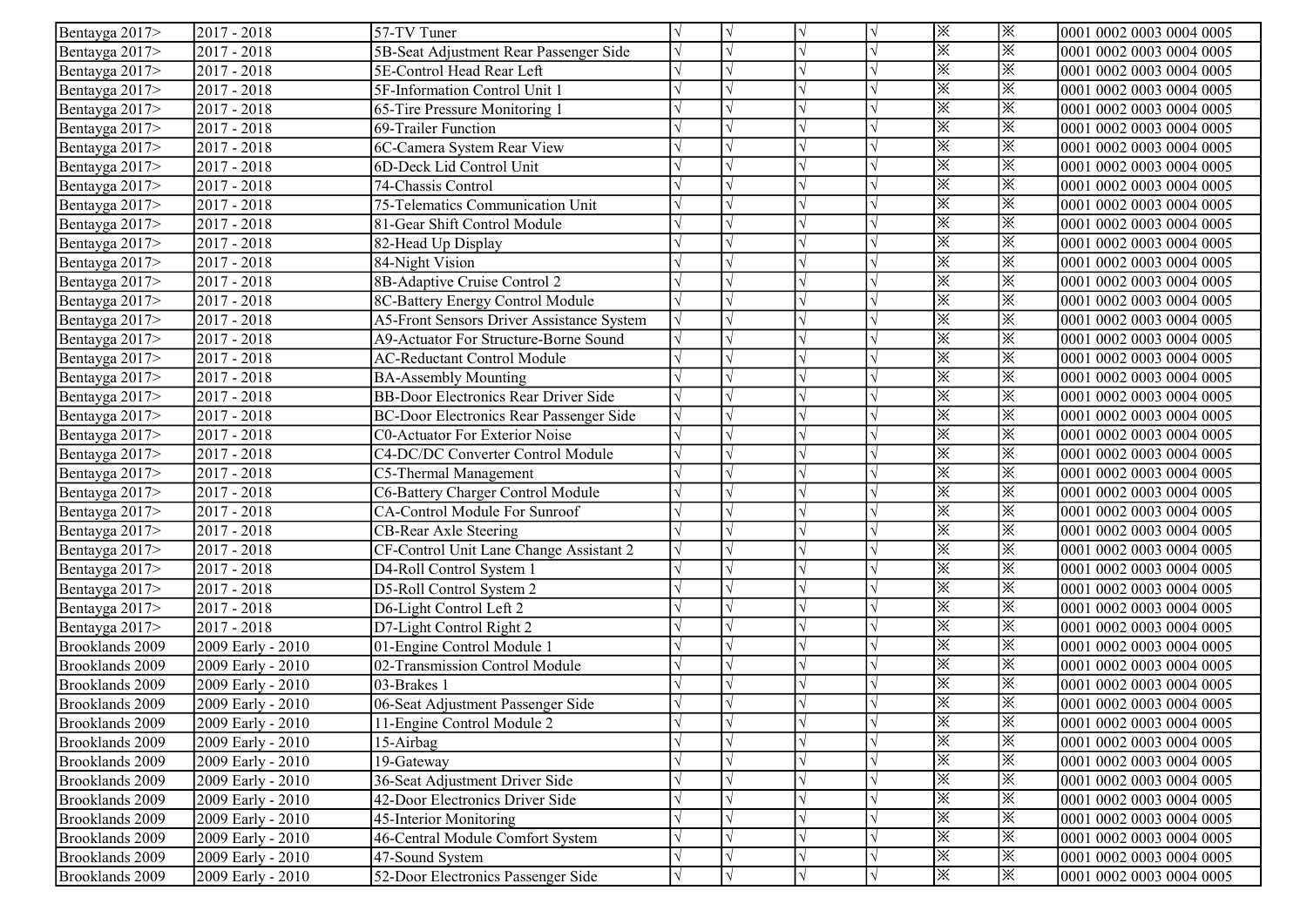| Brooklands 2009                        | 2009 Early - 2010 | 56-Radio                          |           |           | ※ | ※ | 0001 0002 0003 0004 0005  |
|----------------------------------------|-------------------|-----------------------------------|-----------|-----------|---|---|---------------------------|
| Brooklands 2009                        | 2009 Early - 2010 | 62-Door Electronics Rear Left     |           |           | ※ | ※ | 0001 0002 0003 0004 0005  |
| Brooklands 2009                        | 2009 Early - 2010 | 65-Tire Pressure Monitoring 1     |           |           | ※ | ※ | 0001 0002 0003 0004 0005  |
| Brooklands 2009                        | 2009 Early - 2010 | 68-Wiper Control Unit             |           |           | ※ | ※ | 0001 0002 0003 0004 0005  |
| Brooklands 2009                        | 2009 Early - 2010 | 72-Door Electronics Rear Right    |           |           | ※ | ※ | 0001 0002 0003 0004 0005  |
| Brooklands 2009                        | 2009 Early - 2010 | 77-Telephone                      |           |           | ※ | ※ | 0001 0002 0003 0004 0005  |
| <b>Continental Series</b><br>2004-2013 | $2004 - 2013$     | 01-Engine Control Module 1        |           |           | ※ | Ж | 0001 0002 0003 0004 0005  |
| <b>Continental Series</b><br>2004-2013 | $2004 - 2013$     | 02-Transmission Control Module    |           |           | ※ | Ж | 0001 0002 0003 0004 0005  |
| Continental Series<br>2004-2013        | $2004 - 2013$     | 03-Brakes 1                       |           |           | ※ | Ж | 0001 0002 0003 0004 0005  |
| <b>Continental Series</b><br>2004-2013 | $2004 - 2013$     | 05-Kessy                          |           |           | ※ | Ж | 0001 0002 0003 0004 0005  |
| <b>Continental Series</b><br>2004-2013 | $2004 - 2013$     | 06-Seat Adjustment Passenger Side |           |           | ※ | ※ | 0001 0002 0003 0004 0005  |
| <b>Continental Series</b><br>2004-2013 | $2004 - 2013$     | 07-Display Control Unit           |           |           | ※ | ※ | 0001 0002 0003 0004 0005  |
| <b>Continental Series</b><br>2004-2013 | $2004 - 2013$     | 08-Air Conditioning               |           | V         | ※ | Ж | 0001 0002 0003 0004 0005  |
| Continental Series<br>2004-2013        | $2004 - 2013$     | 09-Central Electrics              |           |           | ※ | Ж | 0001 0002 0003 0004 0005  |
| <b>Continental Series</b><br>2004-2013 | $2004 - 2013$     | 11-Engine Control Module 2        |           |           | ☀ | Ж | 0001 0002 0003 0004 0005  |
| <b>Continental Series</b><br>2004-2013 | $2004 - 2013$     | 15-Airbag                         |           |           | ※ | ※ | 0001 0002 0003 0004 0005  |
| <b>Continental Series</b><br>2004-2013 | $2004 - 2013$     | 16-Steering Column Electronics    |           |           | Ж | Ж | 0001 0002 0003 0004 0005  |
| <b>Continental Series</b><br>2004-2013 | $2004 - 2013$     | 17-Dash Board                     |           |           | ※ | Ж | 0001 0002 0003 0004 0005  |
| <b>Continental Series</b><br>2004-2013 | $2004 - 2013$     | 18-Auxiliary Parking Heater       |           |           | Ж | Ж | 0001 0002 0003 0004 0005  |
| <b>Continental Series</b><br>2004-2013 | $2004 - 2013$     | 19-Gateway                        |           |           | ※ | ※ | 0001 0002 0003 0004 0005  |
| <b>Continental Series</b><br>2004-2013 | $2004 - 2013$     | 34-Ride Control System            |           |           | ※ | ※ | 10001 0002 0003 0004 0005 |
| Continental Series<br>2004-2013        | $2004 - 2013$     | 36-Seat Adjustment Driver Side    | $\sqrt{}$ | $\sqrt{}$ | ⋇ | ※ | 0001 0002 0003 0004 0005  |
| <b>Continental Series</b><br>2004-2013 | $2004 - 2013$     | 37-Navigation                     | $\sqrt{}$ | V         | ※ | ※ | 0001 0002 0003 0004 0005  |
| <b>Continental Series</b><br>2004-2013 | $2004 - 2013$     | 38-Roof Electronic Control Module |           |           | ⋇ | ※ | 0001 0002 0003 0004 0005  |
| <b>Continental Series</b><br>2004-2013 | $2004 - 2013$     | 46-Central Module Comfort System  |           | $\sqrt{}$ | ☀ | ※ | 0001 0002 0003 0004 0005  |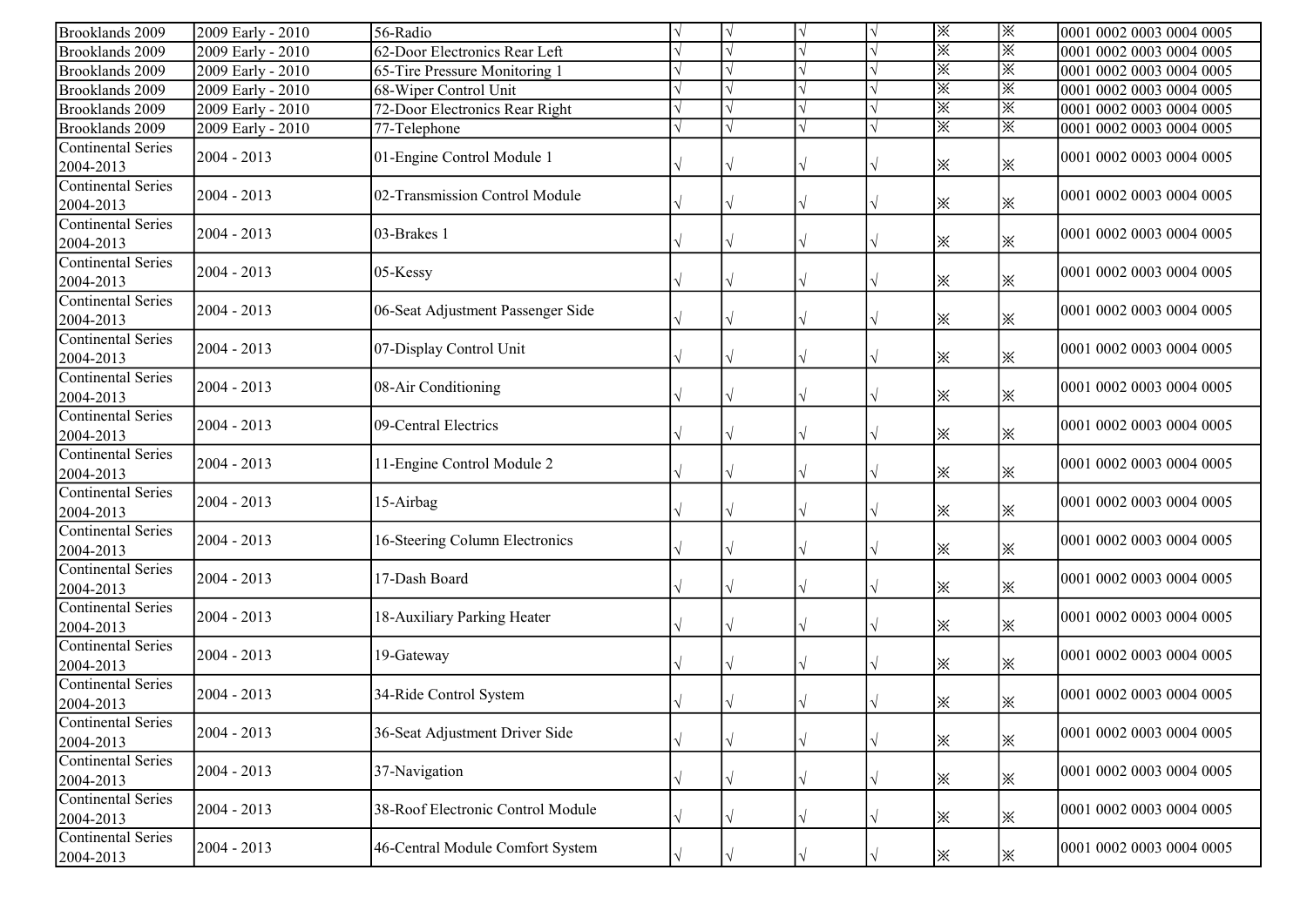| <b>Continental Series</b><br>2004-2013 | 2004 - 2013   | 47-Sound System                     |           |           |           |                   | Ж | ※ | 0001 0002 0003 0004 0005 |
|----------------------------------------|---------------|-------------------------------------|-----------|-----------|-----------|-------------------|---|---|--------------------------|
| <b>Continental Series</b><br>2004-2013 | $2004 - 2013$ | 53-Parking Brake                    |           |           |           |                   | Ж | ※ | 0001 0002 0003 0004 0005 |
| <b>Continental Series</b><br>2004-2013 | $2004 - 2013$ | 54-Rear Spoiler                     |           |           |           |                   | Ж | ※ | 0001 0002 0003 0004 0005 |
| <b>Continental Series</b><br>2004-2013 | $2004 - 2013$ | 57-TV Tuner                         |           |           |           |                   | Ж | ※ | 0001 0002 0003 0004 0005 |
| <b>Continental Series</b><br>2004-2013 | $2004 - 2013$ | 65-Tire Pressure Monitoring 1       |           |           |           |                   | Ж | ※ | 0001 0002 0003 0004 0005 |
| <b>Continental Series</b><br>2004-2013 | 2004 - 2013   | 68-Wiper Control Unit               |           |           |           |                   | Ж | Ж | 0001 0002 0003 0004 0005 |
| <b>Continental Series</b><br>2004-2013 | 2004 - 2013   | 71-Battery Charger                  |           |           |           |                   | Ж | ※ | 0001 0002 0003 0004 0005 |
| <b>Continental Series</b><br>2004-2013 | 2004 - 2013   | 76-Parking Assistance               |           |           |           |                   | Ж | ※ | 0001 0002 0003 0004 0005 |
| <b>Continental Series</b><br>2004-2013 | 2004 - 2013   | 77-Telephone                        |           |           |           |                   | ※ | ※ | 0001 0002 0003 0004 0005 |
| <b>Continental Series</b><br>2004-2013 | 2004 - 2013   | 28-Climate Control Unit Rear        |           |           |           |                   | ※ | ※ | 0001 0002 0003 0004 0005 |
| <b>Continental Series</b><br>2004-2013 | $2004 - 2013$ | 66-Seat Adjustment Rear             |           |           |           |                   | ※ | ※ | 0001 0002 0003 0004 0005 |
| <b>Continental Series</b><br>2004-2013 | 2004 - 2013   | 26-Electronic Roof Control          |           |           |           |                   | Ж | ※ | 0001 0002 0003 0004 0005 |
| <b>Continental Series</b><br>2004-2013 | 2004 - 2013   | 75-Telematics Communication Unit    |           |           |           |                   | Ж | ※ | 0001 0002 0003 0004 0005 |
| Continental Series<br>2004-2013        | 2004 - 2013   | 6C-Camera System Rear View          |           |           |           |                   | ⋇ | ※ | 0001 0002 0003 0004 0005 |
| <b>Continental Series</b><br>2004-2013 | 2004 - 2013   | 13-Adaptive Cruise Control          |           |           |           |                   | ※ | ※ | 0001 0002 0003 0004 0005 |
| <b>Continental Series</b><br>2004-2013 | 2004 - 2013   | 23-Brake Boost                      |           |           | V         |                   | ※ | ※ | 0001 0002 0003 0004 0005 |
| <b>Continental Series</b><br>2004-2013 | 2004 - 2013   | 3C-Lane Change Assistant            |           |           |           |                   | ※ | ⋇ | 0001 0002 0003 0004 0005 |
| <b>Continental Series</b><br>2004-2013 | 2004 - 2013   | 55-Headlight Regulation             |           |           |           |                   | ※ | ⋇ | 0001 0002 0003 0004 0005 |
| Continental Series<br>2004-2013        | $2004 - 2013$ | 2E-Media Player Position 3          | $\sqrt{}$ | $\sqrt{}$ | $\sqrt{}$ | $\overline{\vee}$ | ⋇ | ⋇ | 0001 0002 0003 0004 0005 |
| <b>Continental Series</b><br>2004-2013 | $2004 - 2013$ | 48-Seat Adjustment Rear Driver Side |           |           | V         |                   | ⋇ | ⋇ | 0001 0002 0003 0004 0005 |
| <b>Continental Series</b><br>2004-2013 | $2004 - 2013$ | 56-Radio                            |           |           |           |                   | ⋇ | ⋇ | 0001 0002 0003 0004 0005 |
| <b>Continental Series</b><br>2004-2013 | $2004 - 2013$ | 6D-Deck Lid Control Unit            |           |           |           |                   | ⋇ | ⋇ | 0001 0002 0003 0004 0005 |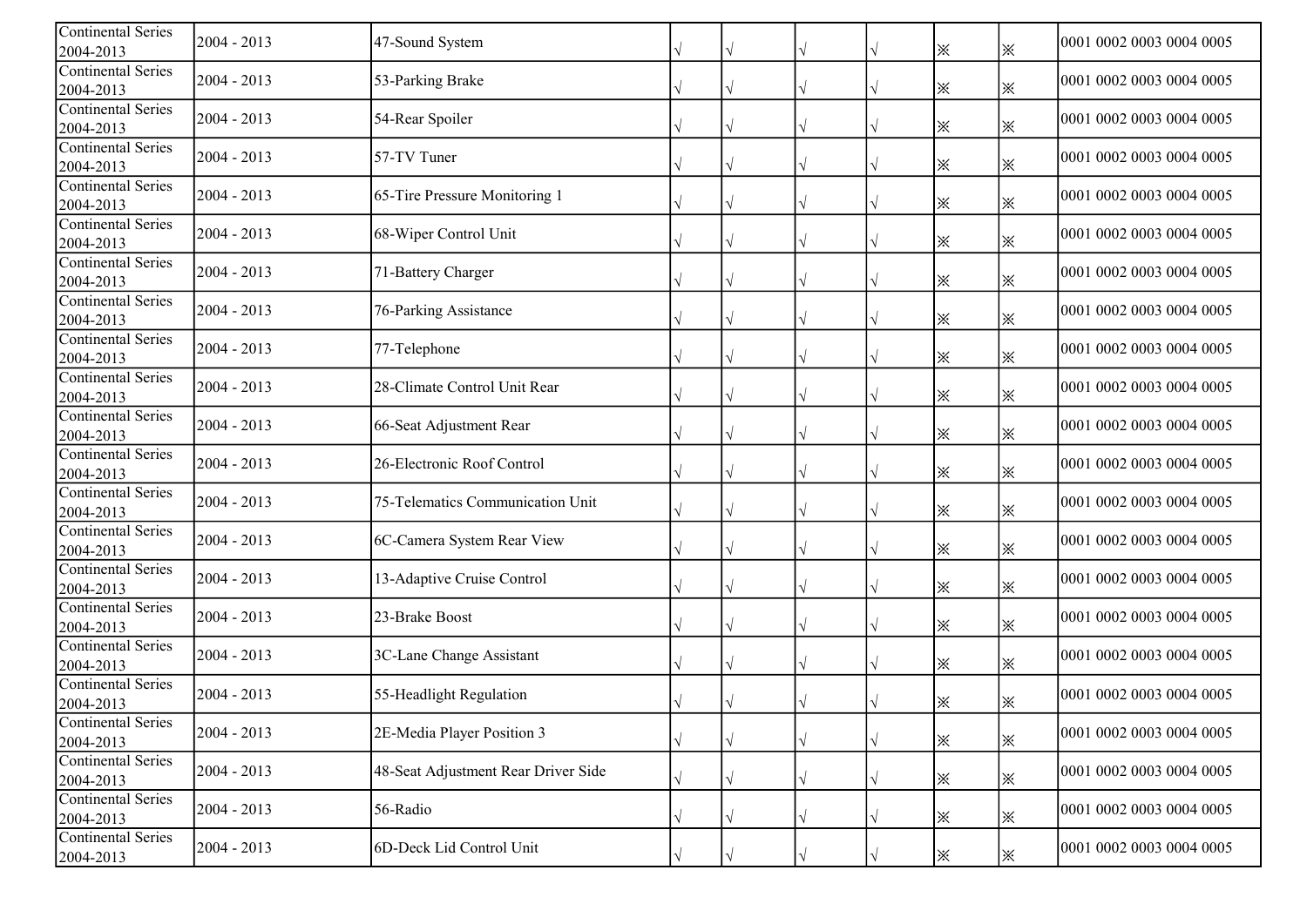| <b>Continental Series</b><br>2004-2013 | 2004 - 2013   | 7F-Information Control Unit 2     |           |            | ※ | ※ | 0001 0002 0003 0004 0005 |
|----------------------------------------|---------------|-----------------------------------|-----------|------------|---|---|--------------------------|
| <b>Continental Series</b><br>2004-2013 | $2004 - 2013$ | C7-Pedestrian Protection          |           |            | ※ | ※ | 0001 0002 0003 0004 0005 |
| <b>Continental Series</b><br>2012>     | $2012 - 2018$ | 01-Engine Control Module 1        |           |            | Ж | ※ | 0001 0002 0003 0004 0005 |
| Continental Series<br>2012             | 2012 - 2018   | 02-Transmission Control Module    |           |            | ⋇ | ⋇ | 0001 0002 0003 0004 0005 |
| <b>Continental Series</b><br>2012>     | $2012 - 2018$ | 03-Brakes 1                       |           |            | Ж | ※ | 0001 0002 0003 0004 0005 |
| <b>Continental Series</b><br>2012>     | $2012 - 2018$ | 05-Kessy                          |           |            | ※ | ※ | 0001 0002 0003 0004 0005 |
| <b>Continental Series</b><br>2012>     | $2012 - 2018$ | 06-Seat Adjustment Passenger Side |           |            | ※ | ※ | 0001 0002 0003 0004 0005 |
| <b>Continental Series</b><br>2012>     | $2012 - 2018$ | 07-Display Control Unit           |           |            | Ж | ※ | 0001 0002 0003 0004 0005 |
| <b>Continental Series</b><br>2012>     | $2012 - 2018$ | 08-Air Conditioning               |           |            | ※ | ※ | 0001 0002 0003 0004 0005 |
| <b>Continental Series</b><br>2012>     | $2012 - 2018$ | 09-Central Electrics              |           |            | ※ | ※ | 0001 0002 0003 0004 0005 |
| <b>Continental Series</b><br>2012>     | $2012 - 2018$ | 11-Engine Control Module 2        |           |            | ※ | ※ | 0001 0002 0003 0004 0005 |
| <b>Continental Series</b><br>2012>     | $2012 - 2018$ | 13-Adaptive Cruise Control        |           |            | ※ | ※ | 0001 0002 0003 0004 0005 |
| <b>Continental Series</b><br>2012>     | $2012 - 2018$ | 15-Airbag                         |           |            | ※ | Ж | 0001 0002 0003 0004 0005 |
| <b>Continental Series</b><br>2012>     | $2012 - 2018$ | 16-Steering Column Electronics    |           |            | ※ | ※ | 0001 0002 0003 0004 0005 |
| <b>Continental Series</b><br>2012>     | $2012 - 2018$ | 17-Dash Board                     |           |            | ※ | ※ | 0001 0002 0003 0004 0005 |
| <b>Continental Series</b><br>2012>     | 2012 - 2018   | 18-Auxiliary Parking Heater       |           |            | ※ | ※ | 0001 0002 0003 0004 0005 |
| <b>Continental Series</b><br>2012>     | $2012 - 2018$ | 19-Gateway                        |           |            | ※ | ※ | 0001 0002 0003 0004 0005 |
| <b>Continental Series</b><br>2012>     | 2012 - 2018   | 23-Brake Boost                    |           |            | ※ | ※ | 0001 0002 0003 0004 0005 |
| Continental Series<br>2012>            | 2012 - 2018   | 26-Electronic Roof Control        | $\sqrt{}$ | $\sqrt{ }$ | ⋇ | ⋇ | 0001 0002 0003 0004 0005 |
| <b>Continental Series</b><br>2012>     | 2012 - 2018   | 28-Climate Control Unit Rear      |           |            | ※ | ⋇ | 0001 0002 0003 0004 0005 |
| <b>Continental Series</b><br>2012>     | $2012 - 2018$ | 2E-Media Player Position 3        |           |            | ※ | ※ | 0001 0002 0003 0004 0005 |
| <b>Continental Series</b><br>2012>     | $2012 - 2018$ | 34-Ride Control System            |           |            | ⋇ | ⋇ | 0001 0002 0003 0004 0005 |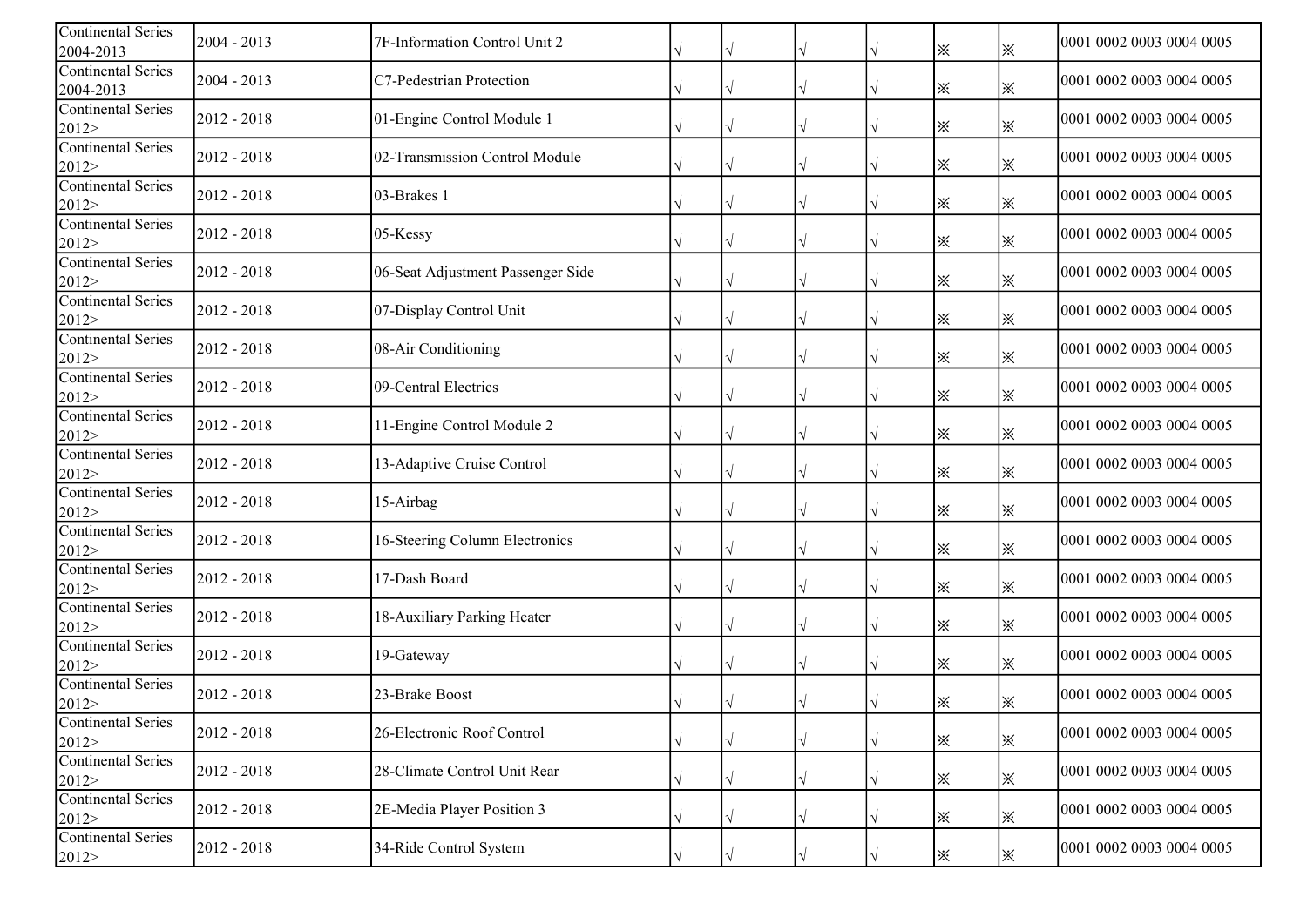| <b>Continental Series</b><br>2012>          | 2012 - 2018   | 36-Seat Adjustment Driver Side      |           |           |                   | ※ | ※ | 0001 0002 0003 0004 0005 |
|---------------------------------------------|---------------|-------------------------------------|-----------|-----------|-------------------|---|---|--------------------------|
| <b>Continental Series</b><br>2012           | $2012 - 2018$ | 37-Navigation                       |           |           |                   | ※ | ※ | 0001 0002 0003 0004 0005 |
| <b>Continental Series</b><br>2012>          | $2012 - 2018$ | 38-Roof Electronic Control Module   |           |           |                   | Ж | ※ | 0001 0002 0003 0004 0005 |
| <b>Continental Series</b><br>2012>          | $2012 - 2018$ | 46-Central Module Comfort System    |           |           |                   | Ж | ※ | 0001 0002 0003 0004 0005 |
| <b>Continental Series</b><br>2012>          | $2012 - 2018$ | 47-Sound System                     |           |           |                   | Ж | Ж | 0001 0002 0003 0004 0005 |
| Continental Series<br>2012>                 | $2012 - 2018$ | 48-Seat Adjustment Rear Driver Side |           |           |                   | ※ | ※ | 0001 0002 0003 0004 0005 |
| <b>Continental Series</b><br>2012>          | 2012 - 2018   | 53-Parking Brake                    |           |           |                   | ※ | ※ | 0001 0002 0003 0004 0005 |
| <b>Continental Series</b><br>2012>          | $2012 - 2018$ | 54-Rear Spoiler                     |           |           |                   | Ж | ※ | 0001 0002 0003 0004 0005 |
| <b>Continental Series</b><br>2012>          | 2012 - 2018   | 56-Radio                            |           |           |                   | ※ | ※ | 0001 0002 0003 0004 0005 |
| <b>Continental Series</b><br>2012>          | $2012 - 2018$ | 57-TV Tuner                         |           |           |                   | Ж | ※ | 0001 0002 0003 0004 0005 |
| Continental Series<br>2012>                 | $2012 - 2018$ | 65-Tire Pressure Monitoring 1       |           |           |                   | Ж | ※ | 0001 0002 0003 0004 0005 |
| <b>Continental Series</b><br>2012>          | $2012 - 2018$ | 66-Seat Adjustment Rear             |           |           |                   | Ж | ※ | 0001 0002 0003 0004 0005 |
| <b>Continental Series</b><br>2012>          | $2012 - 2018$ | 68-Wiper Control Unit               |           |           |                   | ※ | ※ | 0001 0002 0003 0004 0005 |
| <b>Continental Series</b><br>2012>          | $2012 - 2018$ | 6C-Camera System Rear View          |           |           |                   | ※ | ※ | 0001 0002 0003 0004 0005 |
| <b>Continental Series</b><br>2012>          | $2012 - 2018$ | 6D-Deck Lid Control Unit            |           | V         |                   | ※ | ※ | 0001 0002 0003 0004 0005 |
| <b>Continental Series</b><br>2012>          | 2012 - 2018   | 71-Battery Charger                  |           |           |                   | ※ | ※ | 0001 0002 0003 0004 0005 |
| <b>Continental Series</b><br>2012>          | 2012 - 2018   | 75-Telematics Communication Unit    |           |           |                   | ※ | ⋇ | 0001 0002 0003 0004 0005 |
| <b>Continental Series</b><br>$ 2012\rangle$ | $2012 - 2018$ | 76-Parking Assistance               |           |           |                   | ※ | ⋇ | 0001 0002 0003 0004 0005 |
| Continental Series<br>2012>                 | $2012 - 2018$ | 77-Telephone                        | $\sqrt{}$ | $\sqrt{}$ | $\overline{\vee}$ | ⋇ | ⋇ | 0001 0002 0003 0004 0005 |
| Continental Series<br>2012>                 | $2012 - 2018$ | 7F-Information Control Unit 2       |           | V         |                   | ⋇ | ⋇ | 0001 0002 0003 0004 0005 |
| Continental Series<br>2012>                 | $2012 - 2018$ | C7-Pedestrian Protection            |           |           |                   | ※ | ⋇ | 0001 0002 0003 0004 0005 |
| Flying Spur 2014>                           | 2014 - 2018   | 01-Engine Control Module 1          |           | $\sqrt{}$ |                   | ※ | ※ | 0001 0002 0003 0004 0005 |
| Flying Spur 2014>                           | $2014 - 2018$ | 02-Transmission Control Module      |           |           |                   | Ж | ※ | 0001 0002 0003 0004 0005 |
| Flying Spur 2014>                           | 2014 - 2018   | 03-Brakes 1                         |           |           |                   | ※ | ※ | 0001 0002 0003 0004 0005 |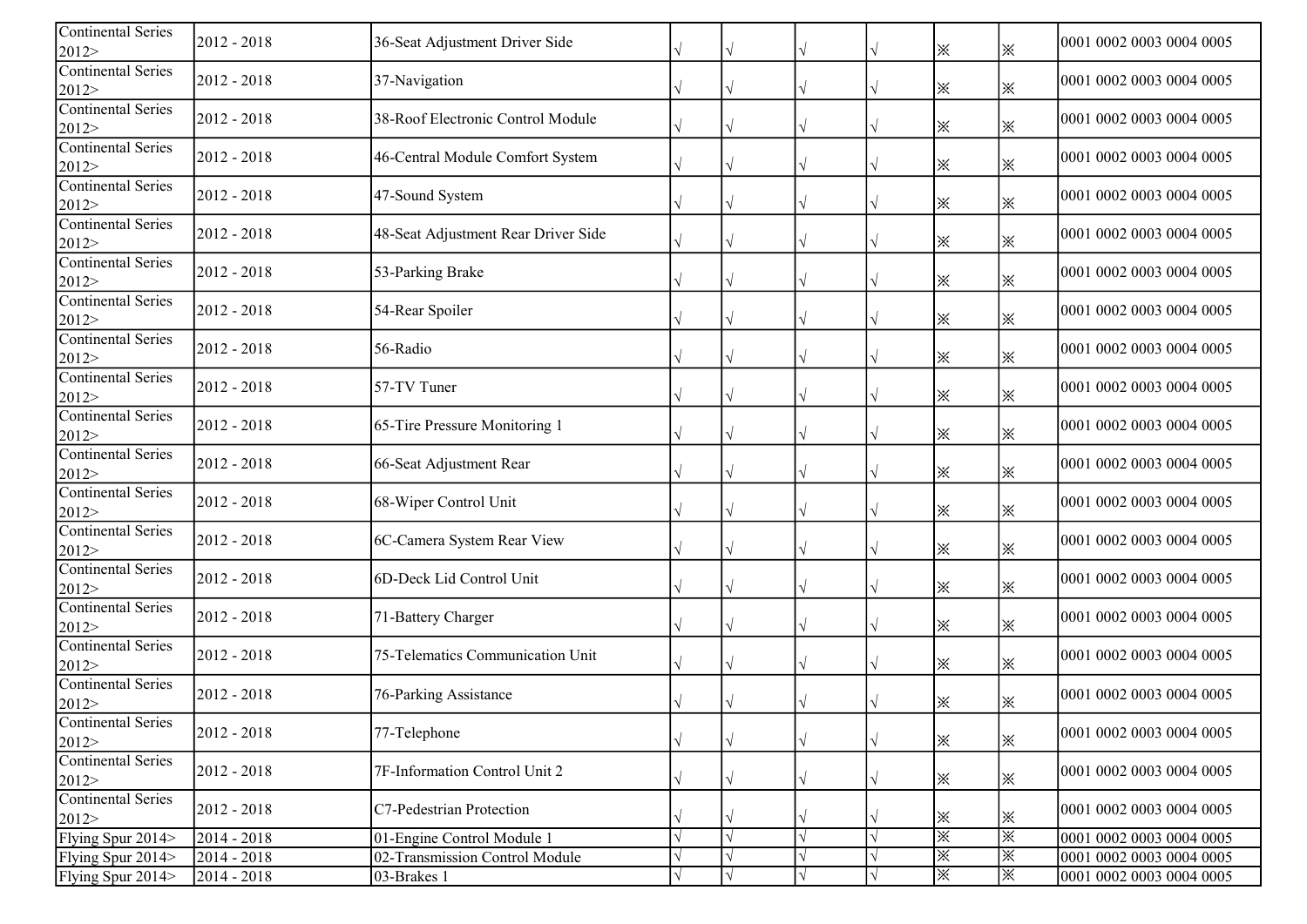| Flying Spur 2014> | $2014 - 2018$ | 05-Kessy                            |           | $\sqrt{}$             | ※  | l※ | 0001 0002 0003 0004 0005 |
|-------------------|---------------|-------------------------------------|-----------|-----------------------|----|----|--------------------------|
| Flying Spur 2014> | $2014 - 2018$ | 06-Seat Adjustment Passenger Side   |           | $\sqrt{ }$            | ※  | ※  | 0001 0002 0003 0004 0005 |
| Flying Spur 2014> | $2014 - 2018$ | 07-Display Control Unit             |           | $\sqrt{}$             | ※  | ※  | 0001 0002 0003 0004 0005 |
| Flying Spur 2014> | $2014 - 2018$ | 08-Air Conditioning                 |           | $\sqrt{}$             | ※  | ※  | 0001 0002 0003 0004 0005 |
| Flying Spur 2014> | $2014 - 2018$ | 09-Central Electrics                |           | $\sqrt{ }$            | ☀  | ※  | 0001 0002 0003 0004 0005 |
| Flying Spur 2014> | $2014 - 2018$ | 11-Engine Control Module 2          |           | $\sqrt{}$             | ※  | ※  | 0001 0002 0003 0004 0005 |
| Flying Spur 2014> | 2014 - 2018   | 13-Adaptive Cruise Control          |           | $\sqrt{}$             | ※  | ※  | 0001 0002 0003 0004 0005 |
| Flying Spur 2014> | $2014 - 2018$ | 15-Airbag                           |           | $\sqrt{ }$            | ☀  | ※  | 0001 0002 0003 0004 0005 |
| Flying Spur 2014> | $2014 - 2018$ | 16-Steering Column Electronics      |           |                       | ⋇  | ※  | 0001 0002 0003 0004 0005 |
| Flying Spur 2014> | $2014 - 2018$ | 17-Dash Board                       |           | $\sqrt{ }$            | ※  | ※  | 0001 0002 0003 0004 0005 |
| Flying Spur 2014> | $2014 - 2018$ | 18-Auxiliary Parking Heater         |           |                       | ※  | ※  | 0001 0002 0003 0004 0005 |
| Flying Spur 2014> | $2014 - 2018$ | 19-Gateway                          |           | V                     | Ж  | ※  | 0001 0002 0003 0004 0005 |
| Flying Spur 2014> | $2014 - 2018$ | 23-Brake Boost                      |           | $\sqrt{ }$            | Ж  | ※  | 0001 0002 0003 0004 0005 |
| Flying Spur 2014> | 2014 - 2018   | 26-Electronic Roof Control          |           | $\sqrt{ }$            | ※  | ※  | 0001 0002 0003 0004 0005 |
| Flying Spur 2014> | 2014 - 2018   | 28-Climate Control Unit Rear        |           | $\sqrt{}$             | ※  | ※  | 0001 0002 0003 0004 0005 |
| Flying Spur 2014> | $2014 - 2018$ | 2E-Media Player Position 3          |           | $\sqrt{ }$            | ※  | ※  | 0001 0002 0003 0004 0005 |
| Flying Spur 2014> | 2014 - 2018   | 34-Ride Control System              |           | $\sqrt{ }$            | ※  | ※  | 0001 0002 0003 0004 0005 |
| Flying Spur 2014> | $2014 - 2018$ | 36-Seat Adjustment Driver Side      |           | $\sqrt{ }$            | ※  | ※  | 0001 0002 0003 0004 0005 |
| Flying Spur 2014> | $2014 - 2018$ | 37-Navigation                       |           | $\overline{\sqrt{ }}$ | ※  | ※  | 0001 0002 0003 0004 0005 |
| Flying Spur 2014> | $2014 - 2018$ | 38-Roof Electronic Control Module   |           | $\sqrt{ }$            | ※  | ※  | 0001 0002 0003 0004 0005 |
| Flying Spur 2014> | $2014 - 2018$ | 46-Central Module Comfort System    |           | $\sqrt{ }$            | ⋇  | ※  | 0001 0002 0003 0004 0005 |
| Flying Spur 2014> | $2014 - 2018$ | 47-Sound System                     |           | $\sqrt{ }$            | ※  | ※  | 0001 0002 0003 0004 0005 |
| Flying Spur 2014> | $2014 - 2018$ | 48-Seat Adjustment Rear Driver Side |           | $\sqrt{}$             | ※  | ※  | 0001 0002 0003 0004 0005 |
| Flying Spur 2014> | $2014 - 2018$ | 53-Parking Brake                    |           | $\sqrt{}$             | ※  | ※  | 0001 0002 0003 0004 0005 |
| Flying Spur 2014> | $2014 - 2018$ | 54-Rear Spoiler                     |           | $\sqrt{ }$            | ☀  | ※  | 0001 0002 0003 0004 0005 |
| Flying Spur 2014> | $2014 - 2018$ | 56-Radio                            |           |                       | ※  | ※  | 0001 0002 0003 0004 0005 |
| Flying Spur 2014> | $2014 - 2018$ | $57-TV$ Tuner                       |           | $\sqrt{ }$            | ※  | ※  | 0001 0002 0003 0004 0005 |
| Flying Spur 2014> | $2014 - 2018$ | 65-Tire Pressure Monitoring 1       |           | $\sqrt{ }$            | ※  | ※  | 0001 0002 0003 0004 0005 |
| Flying Spur 2014> | $2014 - 2018$ | 66-Seat Adjustment Rear             |           | V                     | ※  | ※  | 0001 0002 0003 0004 0005 |
| Flying Spur 2014> | $2014 - 2018$ | 68-Wiper Control Unit               |           | $\sqrt{ }$            | ※  | ※  | 0001 0002 0003 0004 0005 |
| Flying Spur 2014> | 2014 - 2018   | 6C-Camera System Rear View          |           | $\sqrt{}$             | ※  | ※  | 0001 0002 0003 0004 0005 |
| Flying Spur 2014> | 2014 - 2018   | 6D-Deck Lid Control Unit            |           | $\sqrt{}$             | ※  | ※  | 0001 0002 0003 0004 0005 |
| Flying Spur 2014> | $2014 - 2018$ | 71-Battery Charger                  |           | $\sqrt{ }$            | ※  | ※  | 0001 0002 0003 0004 0005 |
| Flying Spur 2014> | $2014 - 2018$ | 75-Telematics Communication Unit    |           | $\sqrt{ }$            | ※  | ※  | 0001 0002 0003 0004 0005 |
| Flying Spur 2014> | $2014 - 2018$ | <b>76-Parking Assistance</b>        |           | $\overline{\sqrt{ }}$ | ※  | ※  | 0001 0002 0003 0004 0005 |
| Flying Spur 2014> | $2014 - 2018$ | 77-Telephone                        |           | $\sqrt{ }$            | ※  | ※  | 0001 0002 0003 0004 0005 |
| Flying Spur 2014> | $2014 - 2018$ | 7F-Information Control Unit 2       | V         | V                     | I⋇ | ※  | 0001 0002 0003 0004 0005 |
| Flying Spur 2014> | 2014 - 2018   | C7-Pedestrian Protection            |           |                       | ※  | ※  | 0001 0002 0003 0004 0005 |
| Mulsanne 2011>    | 2011 - 2018   | 01-Engine Control Module 1          |           | $\sqrt{ }$            | ※  | ※  | 0001 0002 0003 0004 0005 |
| Mulsanne 2011>    | 2011 - 2018   | 02-Transmission Control Module      |           |                       | ※  | ※  | 0001 0002 0003 0004 0005 |
| Mulsanne 2011>    | 2011 - 2018   | 03-Brakes 1                         |           |                       | ※  | ※  | 0001 0002 0003 0004 0005 |
| Mulsanne 2011>    | 2011 - 2018   | 05-Kessy                            |           |                       | ⋇  | ※  | 0001 0002 0003 0004 0005 |
| Mulsanne 2011>    | 2011 - 2018   | 06-Seat Adjustment Passenger Side   |           | $\sqrt{ }$            | ※  | ※  | 0001 0002 0003 0004 0005 |
| Mulsanne 2011>    | 2011 - 2018   | 08-Air Conditioning                 |           | $\sqrt{}$             | ※  | ※  | 0001 0002 0003 0004 0005 |
| Mulsanne 2011>    | 2011 - 2018   | 09-Central Electrics                | $\sqrt{}$ | $\sqrt{}$             | ※  | ※  | 0001 0002 0003 0004 0005 |